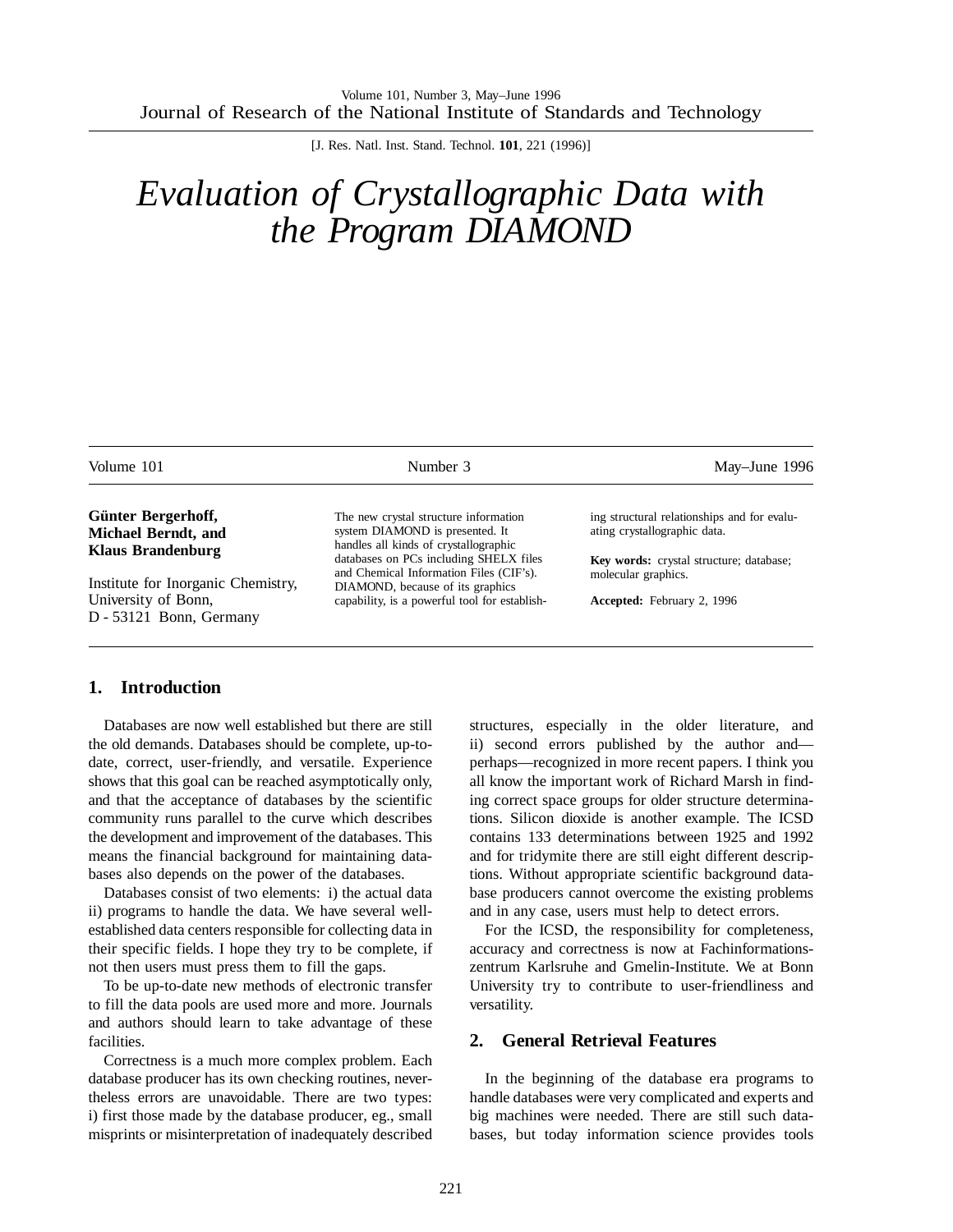which allow us to follow the way of thinking of the chemist and the crystallographer on anyone's PC with WINDOWS. No longer is it necessary to know cryptic commands to look for the desired information and no longer is it necessary to learn different commands for different databases. The database system DIAMOND in principle handles all existing structural databases including your own private data pool with the same self-indexing and menu-driven retrieval system designed for the special purpose of the structural chemist. A maximum of user-friendliness would be achieved if all databases were reformatted to the common DIAMOND format. It is not a technical problem. At present we offer the possibility to collect downloaded files of your special interest from the different databases in order to make use of DIAMOND. The collection can include SHELX-files or CIFs from your own production.

The retrieval is then possible for all features of structural databases which are explicitly given in the internal data by simple clicks on the appropriate field:

- i) chemical elements, their combinations, and oxidation states (in the ICSD only),
- ii) symmetry properties,
- iii) bibliographic data, etc.

Database programs must be able to give more information than what is present explicitly in the stored data. A versatile database program has to support all ideas of the user. First of all it has to translate formal data like unit cell dimensions, symmetry elements and atomic coordinates to a picture of the retrieved structure. With DIAMOND you can create all forms of pictures you want by a click with the mouse.

Molecules, ie. distinct entities described by bonds, are developed from the asymmetric set of coordinates automatically (see Fig. 1).

Infinite or polymeric structures, typical for inorganics and alloys, are built up from a selected starting atom. For better understanding atomic groups can be represented by polyhedra (see Fig. 2).



**Fig. 1.** Molecules from CSD: Copper(ii) bis(ethylenediamine) nitrate (Ref. code COPDEN, left) and bis( $\mu_2$ -Hydrido-tris(3,5-dimethyl-1pyrazolyl)borato)-dicopper (BMPZCU). **Fig. 2.** Building up infinite layers.

For visual comparison different structures can be put into windows side-by-side or can be superimposed by distortion and enlargement. The pair  $CaCO<sub>3</sub>$  - NaCl is a well known example (see Fig. 3).

Of course these features are possible only by selecting atomic distances as predefined bonds. This is fairly easy in organic molecules, but it is difficult in many inorganic structures and alloys. Therefore before you start drawing you examine the histogram of the distances in the structure in question and set the appropriate limits. If you are not sure about the general range of distances you look at the general histogram collected from all entries in the ICSD (see Fig. 4).

For special purposes you can measure distances by a click and draw what you want or delete what is not valid. This are only some of the features for creating pictures as you like or forming search strategies for items which are in your data implicitly.

# **3. Structural Relationships**

In inorganic chemistry, including alloys related structures are very common. Besides the formal analogy of AB-, ABX3-structures, etc., e.g.:

| CaF <sub>2</sub>                             |               | $\Rightarrow$ AX2     |
|----------------------------------------------|---------------|-----------------------|
| CaTiO <sub>3</sub>                           | $\Rightarrow$ | ABX3                  |
| Ca <sub>2</sub> SiO <sub>4</sub>             |               | $\Rightarrow$ AB2X4   |
| $K_4[Fe(CN)_6]$                              |               | $\Rightarrow$ AB4C6X6 |
| Ag <sub>2</sub> S                            |               | $\Rightarrow$ A2X     |
| Ti <sub>2</sub> N                            |               | $\Rightarrow$ NO2     |
| $Ca_5(PO_4)_3(OH) \Rightarrow A3B5X13$       |               |                       |
| $Be_3Al_2(Si_6O_{18}) \Rightarrow A2B3C6X18$ |               |                       |
|                                              |               |                       |

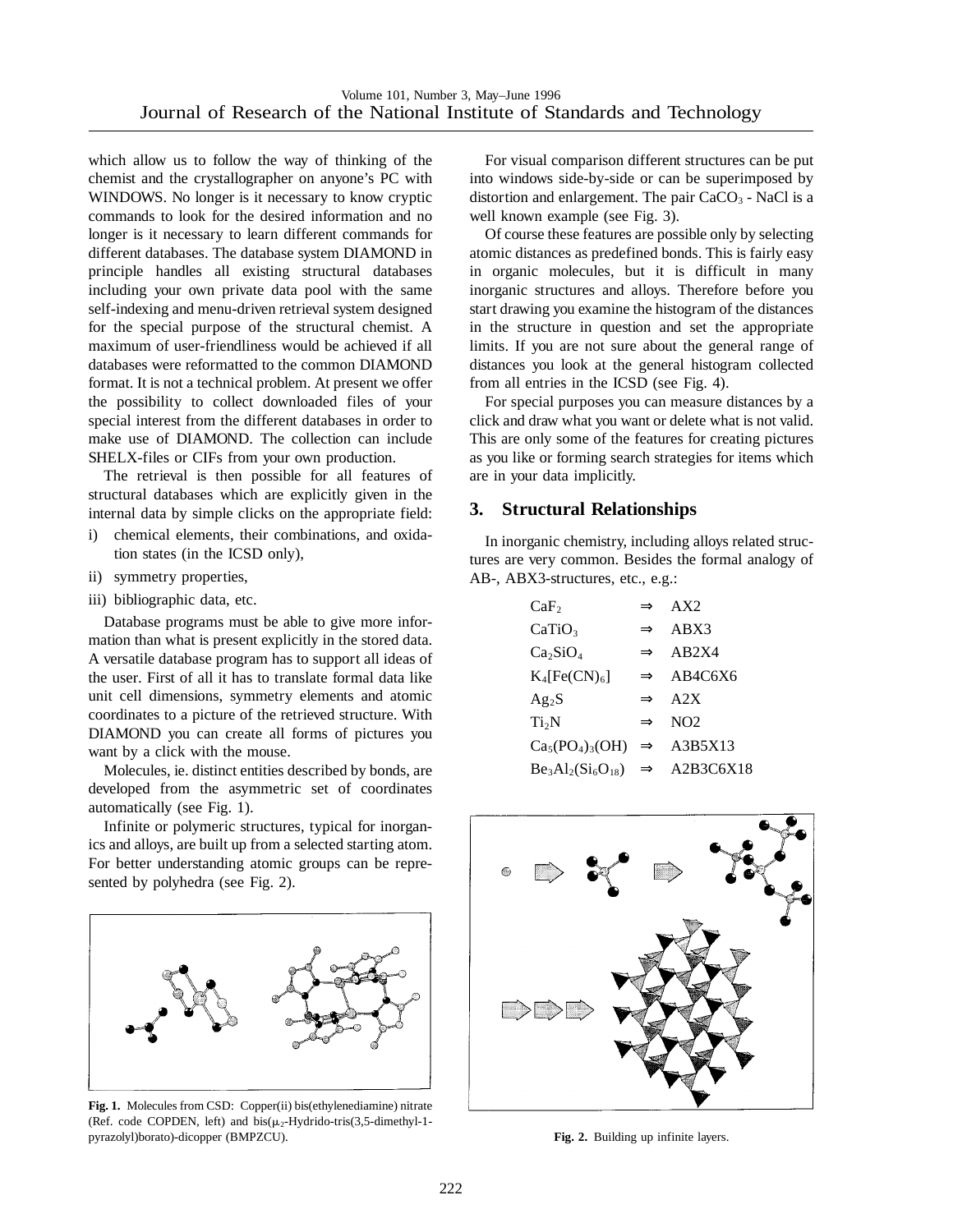

Fig. 3. Superimposing CaCO<sub>3</sub> and distorted NaCl.



Fig. 4. Histograms of distances in  $Sr_2P_6O_{17}$  and all P–O distances.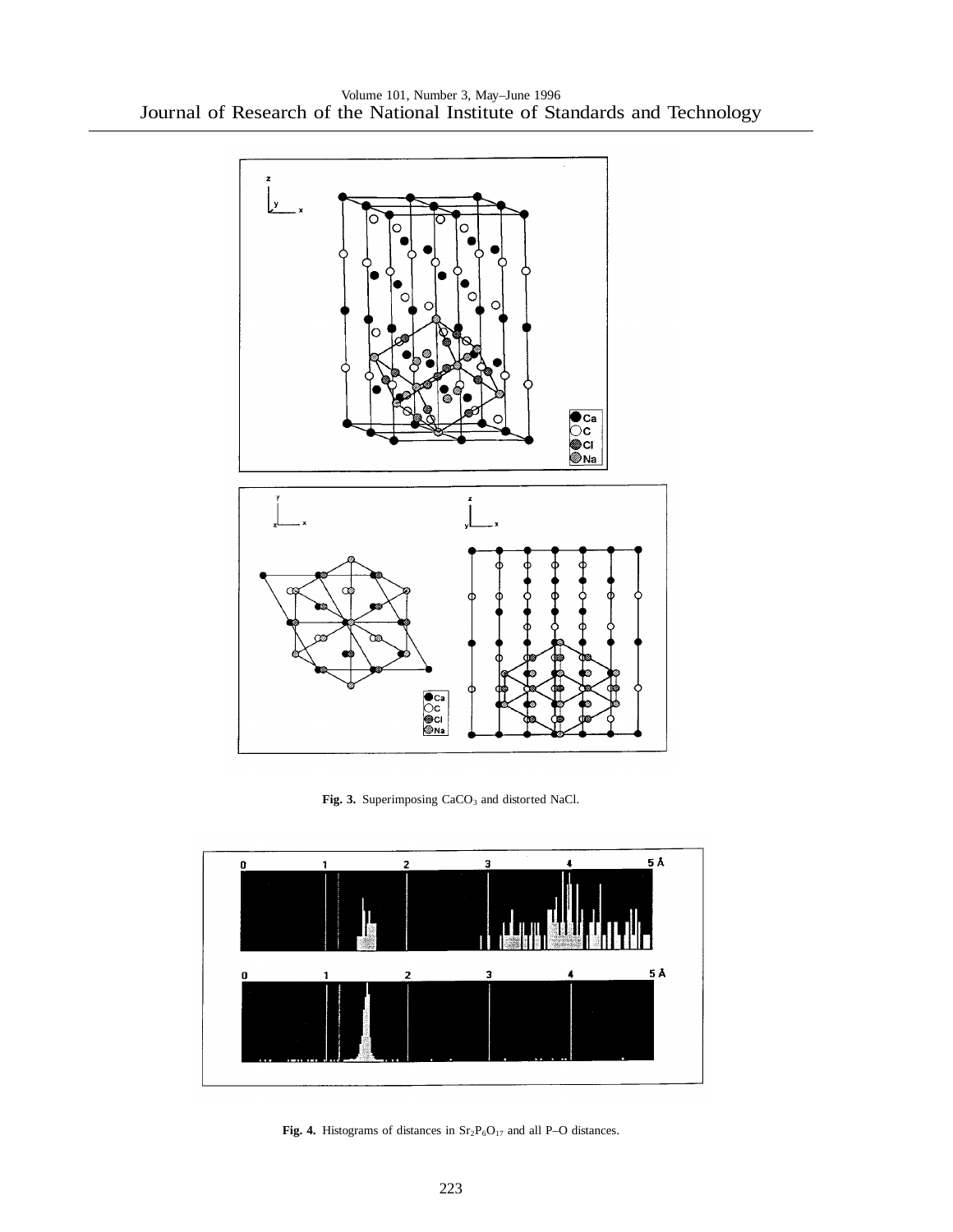isotypism is one of the relationships often described in textbooks with examples. But there is no definition which is so well done that it can be translated to a program. The first step has been done by Parthe´ and Gelato [1] by standardization of crystal structure descriptions and defining isopointal structures. When applied in general to the ICSD it turned out that it is not a general solution. There are to many cases when it does not work. We have to compare each structure with each other within an isopointal group and to calculate the mean difference,  $\Delta$ , (*M* = multiplicity) between the most similar set of coordinates of two structures.

$$
\Delta = \frac{\sum [M \cdot \sqrt{(\delta x^2 + \delta y^2 + \delta z^2)}]}{\sum M}
$$

**Table 1.**  $\Delta$ -values for the isopointal group 19/a3

In such a way we get  $\Delta$ -values for the 9 existing members of the isopointal group 19/a3, as shown in Table 1.

Low  $\Delta$ -values show a stronger relationship. For the triple TeO<sub>2</sub>–GeF<sub>2</sub>–SnF<sub>2</sub> ( $\Delta$ -values printed in bold face), DIAMOND can give more insight into the relationship by selecting four bonds from metals to non-metals from the specific histogram, similar patterns are built for all three structures (see Fig. 5).

The differences are shown in Table 2 by a detailed calculation of distances  $(\hat{A})$  and angles  $(°)$ .

It is only a question of time (and money) before we have reorganized the ICSD to a SICS (Standardized Inorganic Crystal Structures) running in parallel to ICSD. This will not only allow us to make isotypic structures searchable setting a certain degree  $\Delta$  of isotypism, but also to clean the ICSD for errors which can be detected by comparison.

|                                | CdF(OH) | SnF <sub>2</sub> | Ag <sub>2</sub> Se | Ge F <sub>2</sub> | $Zn$ (O H), | $Be(OH)$ , | Hg Br Cl | Te $O2$ | HgF(OH) |
|--------------------------------|---------|------------------|--------------------|-------------------|-------------|------------|----------|---------|---------|
| Cd F(OH)                       |         | 0.1017           | 0.1138             | 0.1014            | 0.1420      | 0.1012     | 0.1616   | 0.0840  | 0.0536  |
| SnF <sub>2</sub>               | 0.1017  |                  | 0.1208             | 0.0755            | 0.1083      | 0.0811     | 0.1924   | 0.0518  | 0.1053  |
| Ag <sub>2</sub> Se             | 0.1138  | 0.1208           |                    | 0.1302            | 0.1505      | 0.1399     | 0.1976   | 0.1330  | 0.0978  |
| Ge $F2$                        | 0.1014  | 0.0755           | 0.1302             |                   | 0.1128      | 0.0874     | 0.1715   | 0.0459  | 0.1103  |
| $\text{Zn}$ (O H) <sub>2</sub> | 0.1420  | 0.1083           | 0.1505             | 0.1128            |             | 0.0814     | 0.1341   | 0.1073  | 0.1188  |
| Be $(O H)$                     | 0.1012  | 0.0811           | 0.1399             | 0.0874            | 0.0814      |            | 0.1586   | 0.0820  | 0.0960  |
| Hg Br Cl                       | 0.1616  | 0.1924           | 0.1976             | 0.1715            | 0.1341      | 0.1586     |          | 0.1685  | 0.1470  |
| Te $O2$                        | 0.0840  | 0.0518           | 0.1330             | 0.0459            | 0.1073      | 0.0820     | 0.1685   |         | 0.0867  |
| Hg F(O H)                      | 0.0536  | 0.1053           | 0.0978             | 0.1103            | 0.1188      | 0.0960     | 0.1470   | 0.0867  |         |



**Fig. 5.** Comparison of  $GeF_2-TeO_2-SnF_2$ .